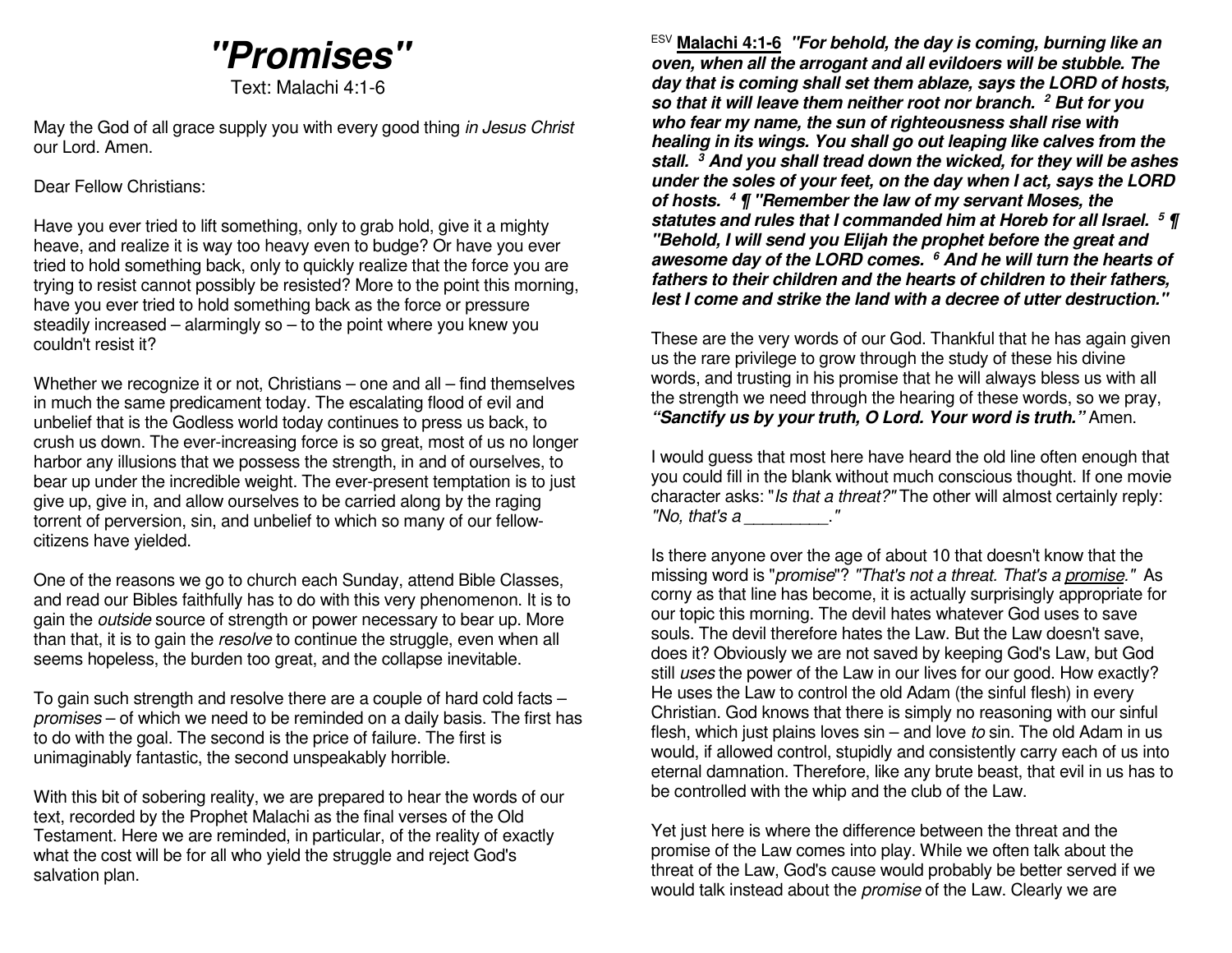reluctant to use the words "promise" and "law" in the same sentence - with good reason. Yet the word "promise" – when attached to a reliable source - indicates that something will happen. It actually says nothing about good or bad. The problem with "threat" is that we have grown cynical and skeptical about the reality of most threats. We hear various hollow threats all the time, and we have learned to greet most with a yawn. Our national enemies have forever been threatening to "reduce our country to rubble and ashes." Nothing ever seems to come of it. On a more individual level, what child hasn't grown up hearing a rather colorful variety of threats on the playground – almost none of which are ever really meant, let alone carried out. The result is that we no longer take most threats seriously, which is why it would probably be helpful to use a different word to describe those things that our God has revealed to us - particularly concerning unbelief and hell.

So this morning we ask this question: "Does God threaten, or does he simply promise?" Interesting question, for a variety of reasons. "Threat" tends to indicate emotion and manipulation on the part of the one threatening. "Promise" is just a statement of what will happen. Our ever more permissive society happily embraces the idea that there is never any real downside or negative promise of any kind in connection with "God," only threats – and idle threats at that. They take sayings like "God is love" to mean that life will always be butterflies and Skittles, and that the real God is never anything but permissive and benevolent. They like that idea mostly because such a view helps them to sleep at night. They acknowledge that God does occasionally make threats, but only those that he doesn't really intend to keep.

Again, our old Adam takes great delight in such nonsensical images of God. Like the spoiled brat in the grocery store that has learned from experience that mom's threats are all cloud and no hail, our sinful flesh longs to be able to dismiss what God says about unbelief, sin, and hell in the Bible as just more idle threats in a long line of scare tactics used to manipulate our behavior.

Is that the sort of thing that we find in our text for this morning? Is this just more Middle Eastern exaggeration intended not only to keep an undisciplined, rebellious people in line but to give them some sort of false hope for the future if they obey? In other words, are messages like our text for this morning simply idle threats? If that were indeed the case, as far as I am concerned we might just as well close our Bibles and not waste our time. If God's Word makes idle threats, then not only do we really have nothing to fear, we really have nothing to *trust*. If we have nothing to fear, then why not just follow any and every inclination of our sinful flesh and

enjoy absolution from our "Grampa God" in the end. So also if what God's Word tells us about punishment is fictitious, how can we have any hope or confidence in any of his other promises – in particular those that relate to eternal life and salvation?

Were then the words of our text idle threats or solemn promises? Let me ask it this way: How many Babylonians do you know? How many Assyrians, Chaldeans, or Romans? Yet there are Jews everywhere, aren't there. Was it then an idle threat when God promised to grind Israel's enemies into the dust of history, but to forever preserve the remnant of Israel? Do you realize just how unlikely – to the point of impossible – those promises were? How could it ever prove true that tiny Israel would prevail over the world powers of that day? Put it into modern terms and you will begin to get an idea. Promising to annihilate their enemies while preserving at least a remnant of the Jewish nation would be something like saying that China, Russia, and the United States will be utterly destroyed, but the country of Liechtenstein will live on forever.

The bottom line in all of this is that God does not make the sort of threats to which we have grown accustomed. God makes promises; that is, he always and only makes honest, unembellished statements about what will and will not happen in the future. Among those promises is the terrifying reality of hell, together with the *promise* that those sinners who do not believe in Jesus Christ will spend an eternity in that unspeakably terrible place.

Do not allow Satan to rob you of this truth, for without it our sinful flesh will most certainly carry us to that place of unimaginable horrors. Does our God threaten? No. He promises: **"He that believes not will be condemned."**

It is against this dark and ominous backdrop that the other promises of God break as with the light of a thousand suns. In other words, without the darkness of the promise of God's wrath toward all unbelief, mankind would have – could have – no appreciation for God's promise of deliverance through faith in Jesus Christ.

As was mentioned earlier, our text represents the very end of the Old Testament. Listen again to those last two verses and hear two separate promises from God: **"Behold, I will send you Elijah the prophet before the great and awesome day of the LORD comes. 6 And he will turn the hearts of fathers to their children and the hearts of children to their fathers, lest I come and strike the land**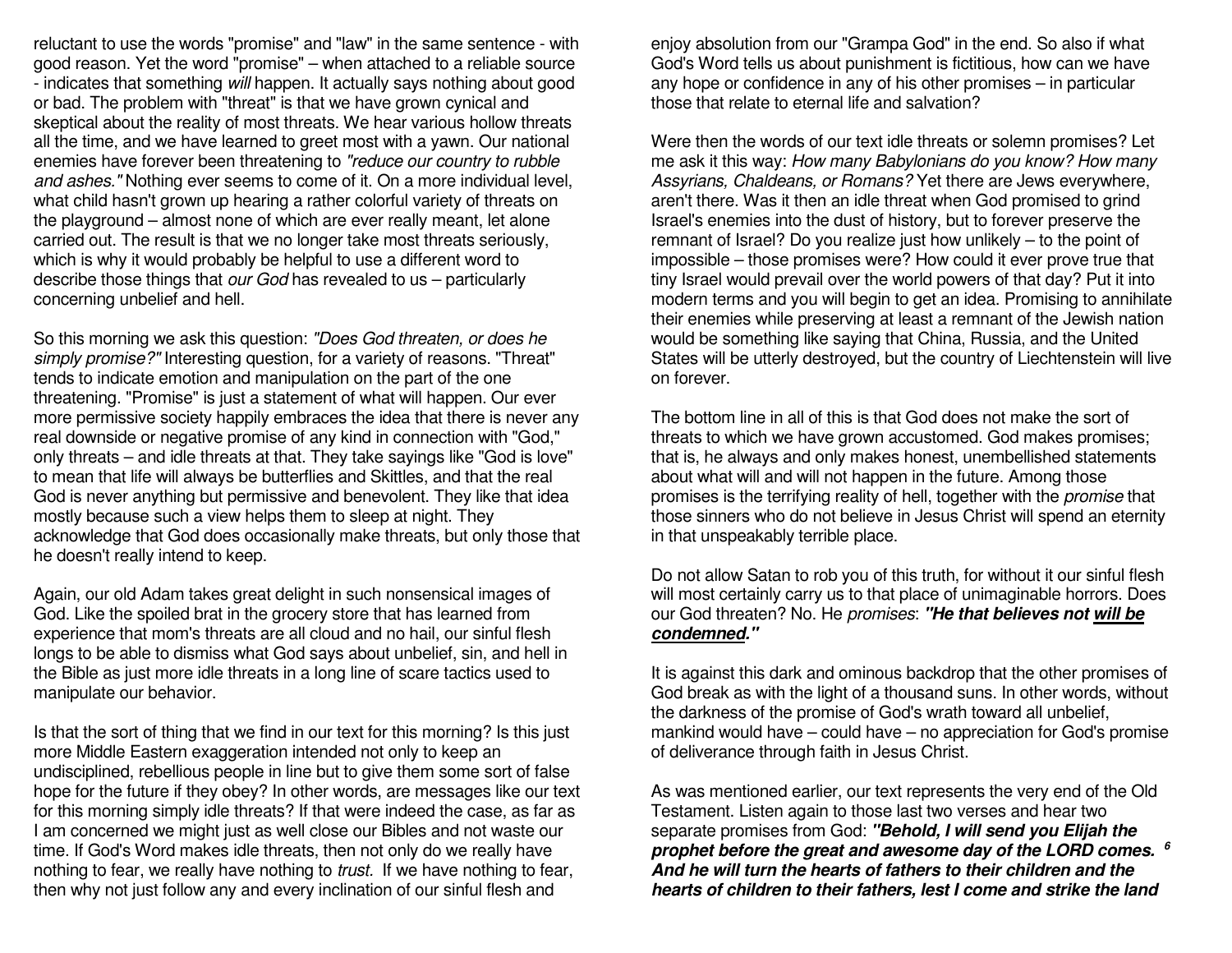**with a decree of utter destruction."** Note well how, far from threatening idly, God holds out to all of mankind two possibilities: Hearts will be turned to faith in Jesus Christ, or there will be utter destruction.

Now do yourself a favor and experience these verses in a new way. Don't stop at the end of the Old Testament; rather read these words together with the first verse of the New Testament: **"Behold, I will send you Elijah the prophet before the great and awesome day of the LORD comes. 6 And he will turn the hearts of fathers to their children and the hearts of children to their fathers, lest I come and strike the land with a decree of utter destruction."** (Matthew 1:1) **"The book of the genealogy of Jesus Christ, the Son of David, the Son of Abraham…"**

Jesus was not only God's greatest Promise, he represents our only hope for salvation. God does not threaten; God promises – and he has indeed kept his promise to provide a Savior, his Son Jesus Christ. In this great Promise we find our only lasting joy and comfort – our strength. The promises of mortal men may fail, but we can cling to this *divine* promise for all eternity: God has accepted the life and death of Jesus Christ as the satisfactory payment-in-full for the sins of world. God the Father promised to send his Son, and he kept that promise. He promised to render his verdict on how well Jesus carried out his work of salvation by the sign of the tomb on Easter Sunday. The empty tomb is therefore God's promise that the debt of every single sin has been paid in full. Salvation has been won. Our rescue has been achieved. Here too we have God's promise.

Note that this message of pure joy does not cancel the promise of hell for all who do not trust in Jesus Christ for forgiveness; it rather magnifies it. We need God's promise of life eternal through faith in Jesus Christ precisely because his other promise is also rock solid true. Trust God's promises as you continue to labor in the Lord's service against ever-increasing opposition and ridicule – including his promises to "be with you always," (Matthew 28:20) to never allow you to be tempted beyond what you can bear (1 Corinthians 10:13), and that the devil must flee when you resist him (James 4:7). Look especially during the dark days to our Savior-God's final promise: to return to this broken world and to take us home. Come, Lord Jesus. Amen.

# **Scripture Readings**

ESV **2 Thessalonians 3:6-13** Now we command you, brothers, in the name of our Lord Jesus Christ, that you keep away from any brother who is walking in idleness and not in accord with the tradition that you received from us.  $7$  For you yourselves know how you ought to imitate us, because we were not idle when we were with you, <sup>8</sup> nor did we eat anyone's bread without paying for it, but with toil and labor we worked night and day, that we might not be a burden to any of you.  $9$ It was not because we do not have that right, but to give you in ourselves an example to imitate. <sup>10</sup> For even when we were with you, we would give you this command: If anyone is not willing to work, let him not eat.  $11$  For we hear that some among you walk in idleness, not busy at work, but busybodies. <sup>12</sup> Now such persons we command and encourage in the Lord Jesus Christ to do their work quietly and to earn their own living. <sup>13</sup> As for you, brothers, do not grow weary in doing good.

ESV **Luke 21:5-24** And while some were speaking of the temple, how itwas adorned with noble stones and offerings, he said, <sup>6</sup> "As for these things that you see, the days will come when there will not be left here one stone upon another that will not be thrown down." <sup>7</sup> And they asked him, "Teacher, when will these things be, and what will be the sign when these things are about to take place?" <sup>8</sup> And he said, "See that you are not led astray. For many will come in my name, saying, 'I am he!' and, 'The time is at hand!' Do not go after them. <sup>9</sup> And when you hear of wars and tumults, do not be terrified, for these things must first take place, but the end will not be at once."  $10 \P$  Then he said to them, "Nation will rise against nation, and kingdom against kingdom. <sup>11</sup> There will be great earthquakes, and in various places famines and pestilences. And there will be terrors and great signs from heaven. <sup>12</sup> But before all this they will lay their hands on you and persecute you, delivering you up to the synagogues and prisons, and you will be brought before kings and governors for my name's sake. <sup>13</sup> This will be your opportunity to bear witness. <sup>14</sup> Settle it therefore in your minds not to meditate beforehand how to answer, <sup>15</sup> for I will give you a mouth and wisdom, which none of your adversaries will be able to withstand or contradict. <sup>16</sup> You will be delivered up even by parents and brothers and relatives and friends, and some of you they will put to death. <sup>17</sup> You will be hated by all for my name's sake. <sup>18</sup> But not a hair of your head will perish. <sup>19</sup> By your endurance you will gain your lives.